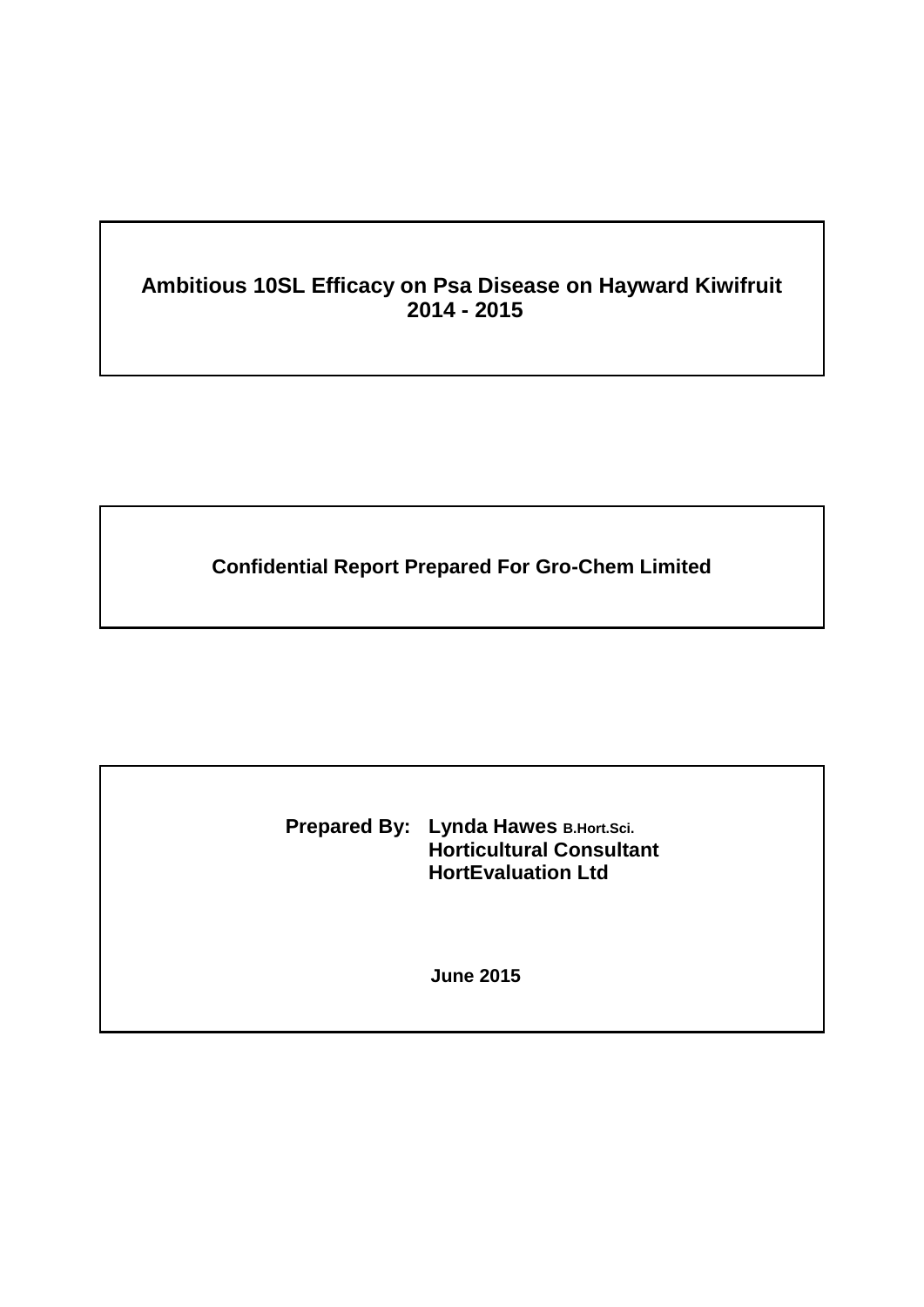### **1.0 Executive Summary**

Gro-Chem engaged HortEvaluation Ltd to undertake field trial to evaluate efficacy of Ambitious 10SL™ (Ambitious) on Hayward kiwifruit in the Edgecumbe area of Bay of Plenty in 2014/15.

This trial followed two earlier field trials carried out in 2013/14, where Ambitious was applied to Hayward and observations as to growth and disease control effects were made. In those trials, no significant results were obtained, most likely as a consequence of uneven and relatively low natural distribution of Psa inoculum in the two commercial Hayward orchards where trials were located.

The two sites where trials were located had in the previous season, reported relatively high levels of disease symptoms. At the commencement of the trial, site one had inoculum present through spring 2014 as a result of cankers in male vines, producing bacterial ooze; and site two had been managed under a very low input cost programme the previous season, resulting in very high Psa disease levels.

There were six treatments at site one, with treatments two to four each being a single application of Ambitious, early after bud break (treatment two), near the middle of the period between bud break and flowering (treatment three), and towards the end of the period (treatment four). Treatment five comprised two applications of Ambitious, one applied early and one applied mid, at the same timings as treatments two and three. Treatment six comprised two applications of Ambitious, one applied mid and one applied late, at the same timings as treatments three and four.

There were three treatments at site two, at site two, with treatment two being two applications of Ambitious, one applied early and one applied mid between bud break and flowering at this site and treatment three being two applications of Ambitious, one applied mid and one applied late between bud break and flowering at this site.

At both sites, treatment one was the untreated control with no Ambitious application.

All applications were at 50ml Ambitious/100L, sprayed to achieve good coverage.

Treatments were replicated eight times and randomised, at each site. Growers applied their preferred Psa disease control spray programmes at both sites, except that Ambitious was not applied other than as trial treatments, and Actigard was not applied during the period in which trial applications were made.

Plots were single vines. On each vine, four typical canes were marked for assessment.

On each cane, the total number of leaves per cane and the number of leaves per cane with Psa leaf spot were counted. An assessment of the level of Psa leaf spot severity per cane was made using a 0-6 scale. The percentage of leaves per cane with Psa leaf spot was calculated.

On each cane, the total number of flower buds per cane and the number of flower buds per cane with Psa leaf spot were counted. An assessment of the level of Psa flower bud rot severity per cane was made using a 0-4 scale. The percentage of flower buds per cane with flower bud rot was calculated. Weighted average flower bud rot per cane was calculated.

On each cane, number of fruit set was counted. At site one, each cane was hand thinned to remove all evident reject fruit. This represented a higher level of thinning than would typically be achieved by commercial thinners. All thinned fruit was assessed for cause of reject and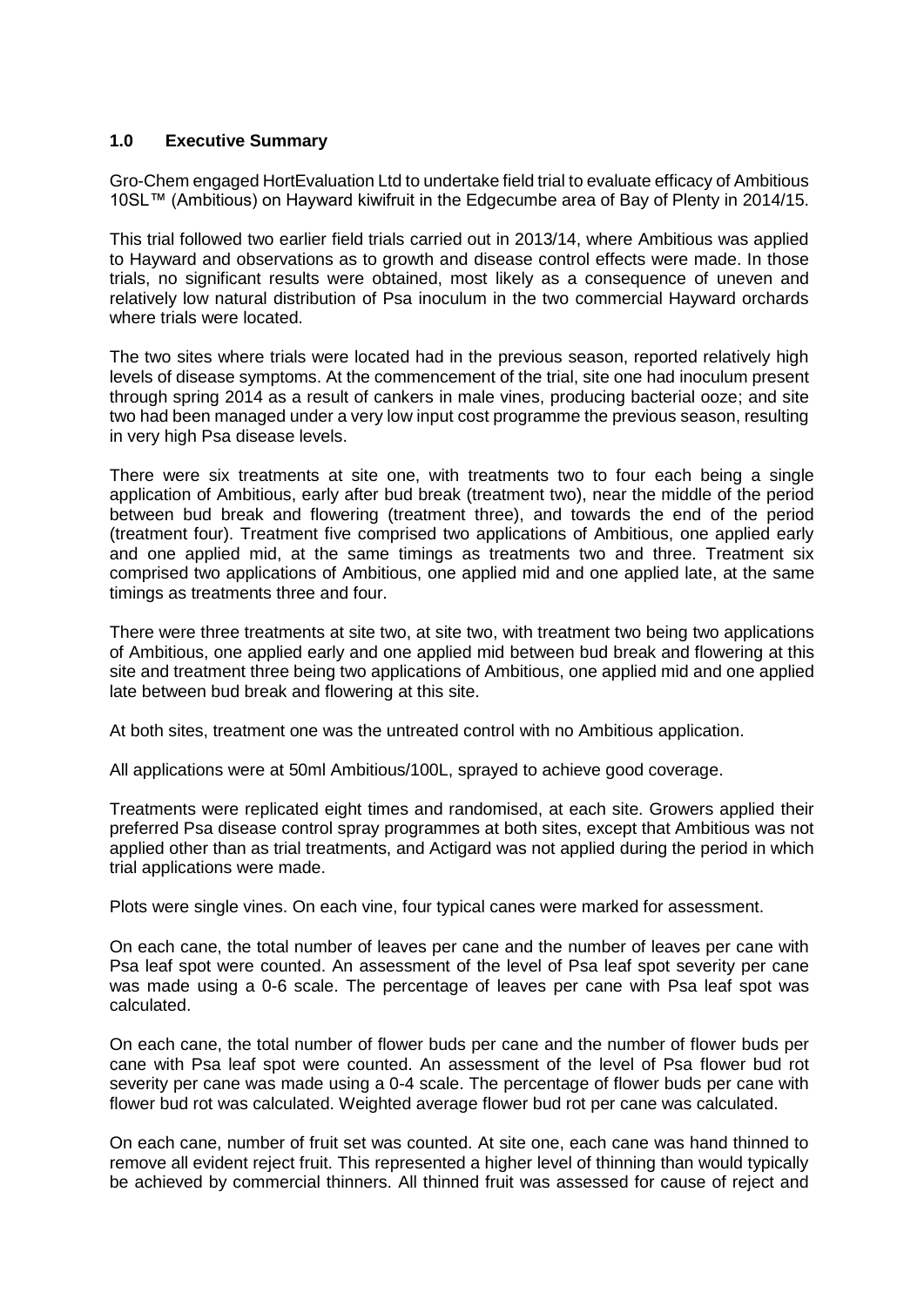counted in the following categories: flat/fan shape, square shape, drop shoulder, small (undersize) and Hayward mark. The cause of reject fruit was calculated as a percentage of the total number of reject fruit.

At site two, a similar approach was taken, except that the whole vine (plot) was thinned and the thinned fruit assessed.

At both sites, the final number of fruit per cane just prior to harvest was counted and the preharvest fruit as a percentage of flowers, was calculated.

Prior to harvest, thirty fruit per plot were collected from each plot, and individually tested for fresh weight, Brix, dry matter, firmness and Taste Zespri Grade calculation.

Key leaf assessment findings were

- **At site one**, treatment three had significantly more flower buds (33.4 per cane) than the control (28.7 per cane)
- Treatments three, five and six had a significantly lower spot area score (1.2-1.7 per cane) than the control (3.3 per cane)
- Treatments three, five and six also had significantly less percentage spotted leaves (24.6-39.4%) than the control (60.5%)
- **At site two**, treatments two and three had a significantly lower spot area score (1.9- 2.2 per cane) than the control (3.1 per cane)
- Treatments two and three also had significantly less percentage spotted leaves (33.0- 37.2%) than the control (49.5%)
- **At both sites**, the factor in common, associated with a significant effect on reducing Psa leaf spot, in both severity score and proportion of leaves affected, was the application of Ambitious mid-season

Key reject assessment findings were

- **At site one**, for the reject fruit only, treatment three (one application mid) had significantly higher flat/fan reject percentage (40.1%) than the control (24.2%)
- **At both sites**, there were no significant differences between treatments for the final fruit number pre harvest as a percentage of flower buds originally counted

Key fruit maturity findings were

- **At site one**, treatment five (application early and mid between bud break and flowering) had significantly higher average fruit weight (119.8g/fruit) than the control and all other treatments (108.6-112g/fruit).
- **At both sites**, there were no other significant differences between treatments

Use of Ambitious during the period between bud break and flowering represents an important alternative tool to control Psa leaf spot disease.

These results indicate that a single application about mid-way between bud break and flowering provides a further opportunity for growers to enhance control of the leaf symptoms of the disease.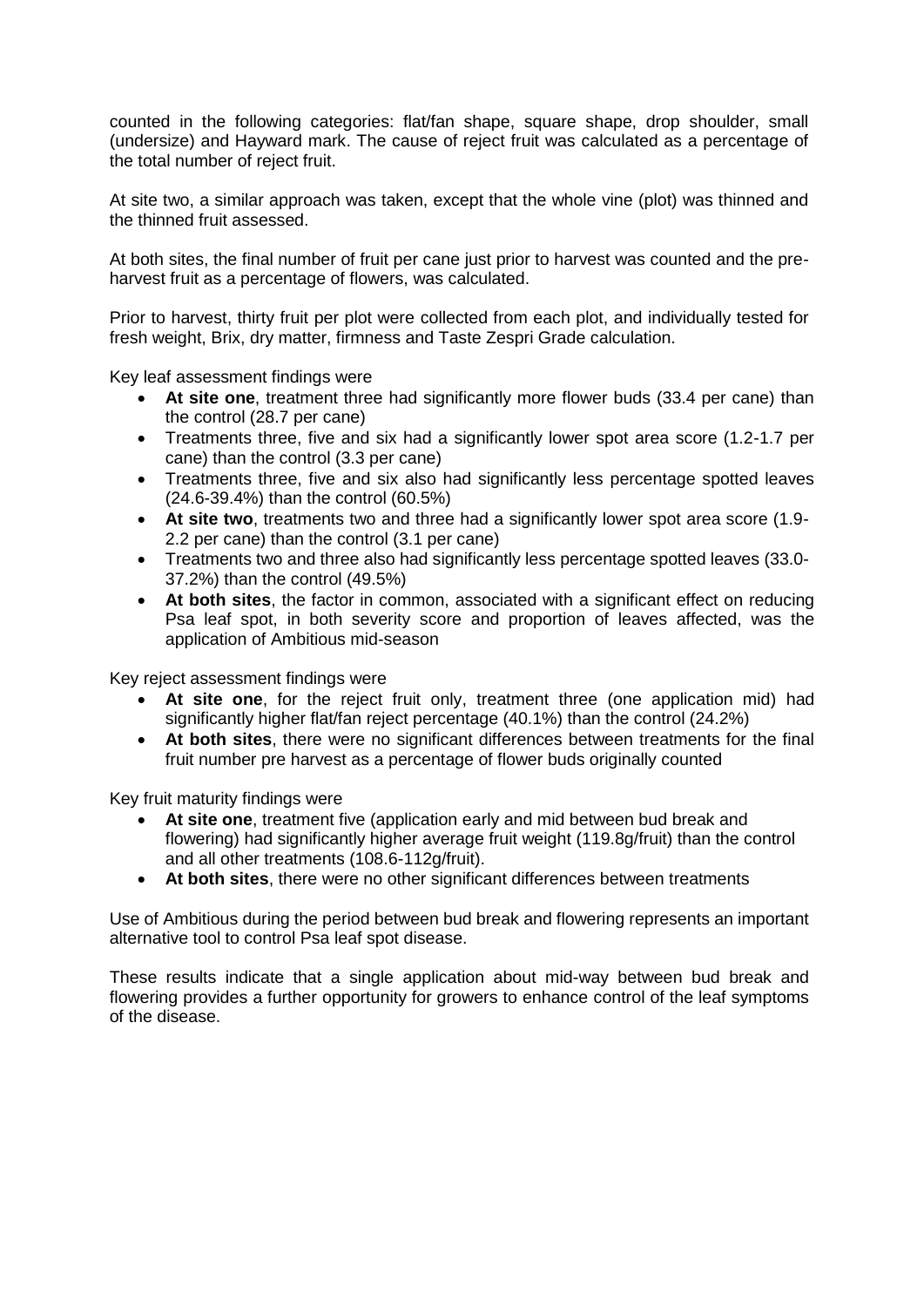## **2.0 Introduction**

Growers have been able to use Ambitious, (10g/L forchlorfenuron or CPPU active ingredient) on cropping kiwifruit vines for Psa disease control as permitted by the Zespri Crop Protection Standard since 2014/14.

Ambitious has an ACVM limited label claim.

The Kiwifruit Vine Health updated CPPU User Guide 1 October 2014 states that

- CPPU is allowed but not recommended to be used on varieties other than Hayward
- Up to two applications of CPPU are recommended in the permitted use period between bud break and one week before female flowering
- Application is recommended at the label rate, not higher than the label rate

The Zespri 2014/15 Crop Protection Standard (CPS) permits Ambitious use as follows

- Use rate of 50-75ml/100L
- Not to be used on Gold varieties

Ambitious has shown efficacy in potted plant studies, but has shown variable control on Psaleaf spot and no or low efficacy on bud rot in field trials to date.

Forchlorfenuron is not systemic and is reliant on good coverage of tissue to achieve effects on target canopies. Trial and commercial orchard use of forchlorfenuron in the last two seasons has resulted in a range of observed Psa disease control and other effects.

Forchlorfenuron mode of action is not well understood, but it is clear that application in the period between bud break and flowering results in physical changes to the vegetative canopy.

Such changes have been readily observed and documented. Many growers have reported improved Psa control as a result of inclusion of forchlorfenuron in their spring spray programmes, but these effects have not been readily demonstrated by robust trial work to date.

### **3.0 Objectives**

The objective of the trial was to evaluate field efficacy of Ambitious on Psa disease control on Hayward kiwifruit.

### **4.0 Materials and Methods**

The trial was located at two sites in the Edgecumbe area of the Bay of Plenty region of New Zealand. Edgecumbe generally has less well drained soils and can experience cooler conditions than some other parts of the Bay of Plenty, increasing the risk of Psa infection.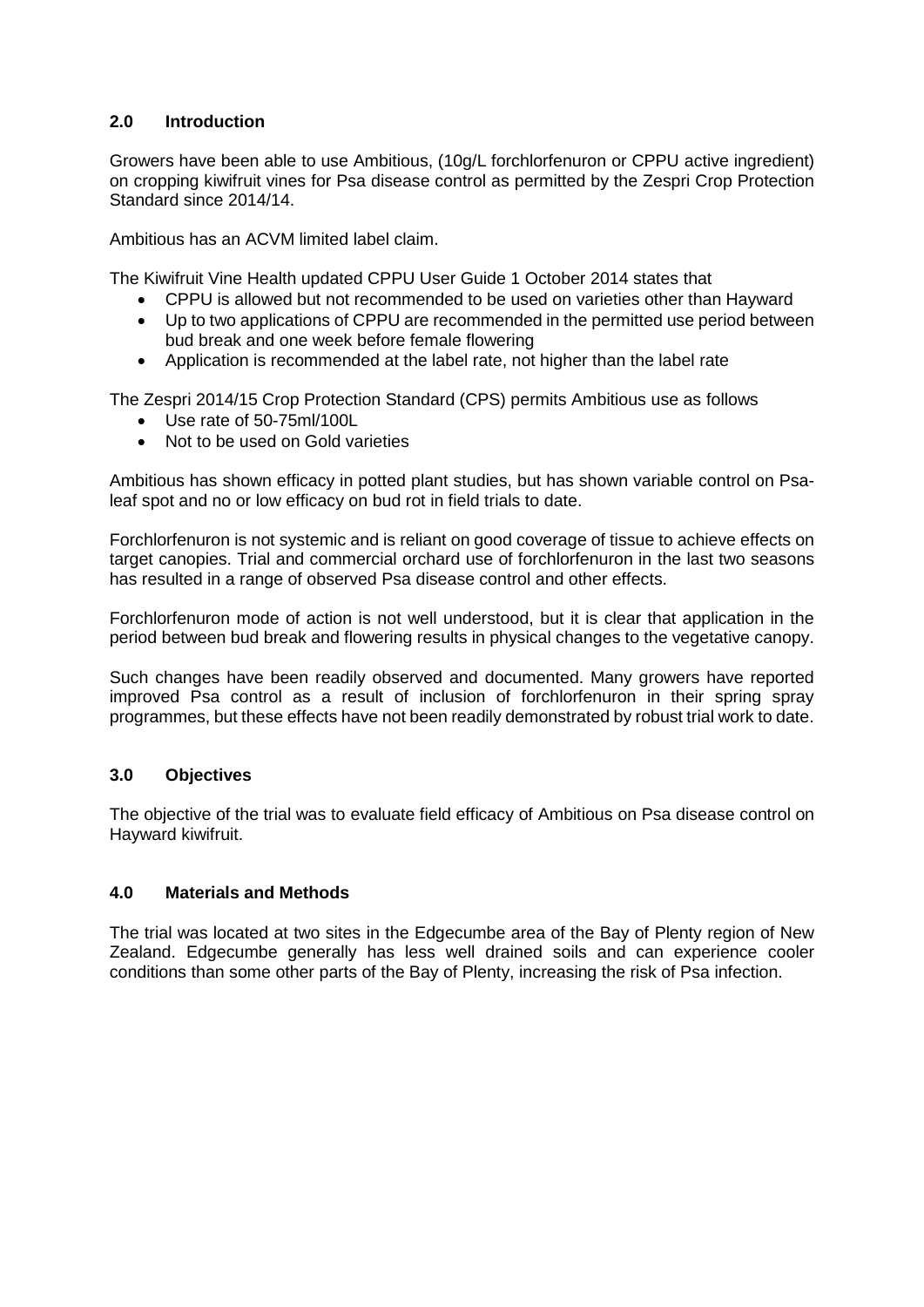The trial blocks selected had historic high Psa infection levels in 2013/14.

Site one, located on Orchard Road, Edgecumbe, is in an area where growers have struggled to obtain good control of Psa. The block selected had inoculum present through spring 2014 as a result of cankers in male vines, producing bacterial ooze.

#### **Figure 1: Chieftain male bacterial canker at trial site 1, 8 October 2014**



Site two, located adjacent to Whakatane River at Te Teko, was an orchard which had been managed under a very low input cost programme the previous season, resulting in very high Psa disease levels.

### **Refer Appendix 1: Site Locations**

| $200 - 111 - 1200 - 17$<br>Location | <b>Tanark Orchard</b>                                        | Wai Pounamu Martin Orchard          |  |  |  |  |  |  |
|-------------------------------------|--------------------------------------------------------------|-------------------------------------|--|--|--|--|--|--|
|                                     | <b>KPIN 3086</b>                                             | <b>KPIN 4314</b>                    |  |  |  |  |  |  |
|                                     | 50 Orchard Road, Edgecumbe                                   | 30,<br>1793 State<br>Highway        |  |  |  |  |  |  |
|                                     | Part Block 7                                                 | Whakatane, Part Block 5             |  |  |  |  |  |  |
| Manager                             | Whatu Brown                                                  | Paul Manson                         |  |  |  |  |  |  |
|                                     | <b>EastPack Kiwifruit Operations</b>                         | Seeka Kiwifruit Industries Ltd      |  |  |  |  |  |  |
| <b>Trial Manager</b>                | Lynda Hawes                                                  | Lynda Hawes                         |  |  |  |  |  |  |
|                                     |                                                              |                                     |  |  |  |  |  |  |
|                                     | Email lynda.hawes@xtra.co.nz<br>Email lynda.hawes@xtra.co.nz |                                     |  |  |  |  |  |  |
| Post-Harvest                        | EastPack Ltd                                                 | Seeka Kiwifruit Industries Ltd      |  |  |  |  |  |  |
| Provider                            |                                                              |                                     |  |  |  |  |  |  |
| <b>Plants</b>                       | Hayward orchard, full<br>Mature                              | 10 year Hayward orchard, full       |  |  |  |  |  |  |
|                                     | canopy strip male, pergola canopy                            | canopy strip male, pergola canopy   |  |  |  |  |  |  |
| Spacing                             | Bays 6.0m, Rows 3.6m,                                        | Bays 5.0m, Rows 3.5m                |  |  |  |  |  |  |
|                                     | Single Planted                                               | Double Planted                      |  |  |  |  |  |  |
| <b>Plot Size</b>                    | 2 bays = $43.2m^2$                                           | 2 half bays = $17.5$ m <sup>2</sup> |  |  |  |  |  |  |
| Replication                         | 8                                                            | 8                                   |  |  |  |  |  |  |
| <b>Water Rate</b>                   | Dilute, spray to wet, expanding canopy cover                 |                                     |  |  |  |  |  |  |
| Application                         | Treatments as below                                          |                                     |  |  |  |  |  |  |
| Sprayer                             | Solo Pressure Knapsack Sprayer, Model 433, Nozzle setting 3  |                                     |  |  |  |  |  |  |

#### **Table 1: Property Details**

At each site, layout was randomised block with eight replications for each treatment. Each plot was marked with tags showing a top and bottom number. The top number was the plot number and the bottom number was the treatment number.

### **Refer Appendix 2: Trial Layout**

The grower programme was applied in addition to the treatments, at each orchard. At both sites, neither CPPU products nor Actigard were applied during the trial application period.

#### **Refer Appendix 3: Grower Spray Programmes**

At site one, there were six treatments. Treatments two to four comprised a single application of Ambitious, early after bud break (treatment two), near the midpoint between bud break and flowering (treatment three), and towards the end of the period (treatment four). Treatment five comprised two applications of Ambitious, one applied early and one applied mid, at the same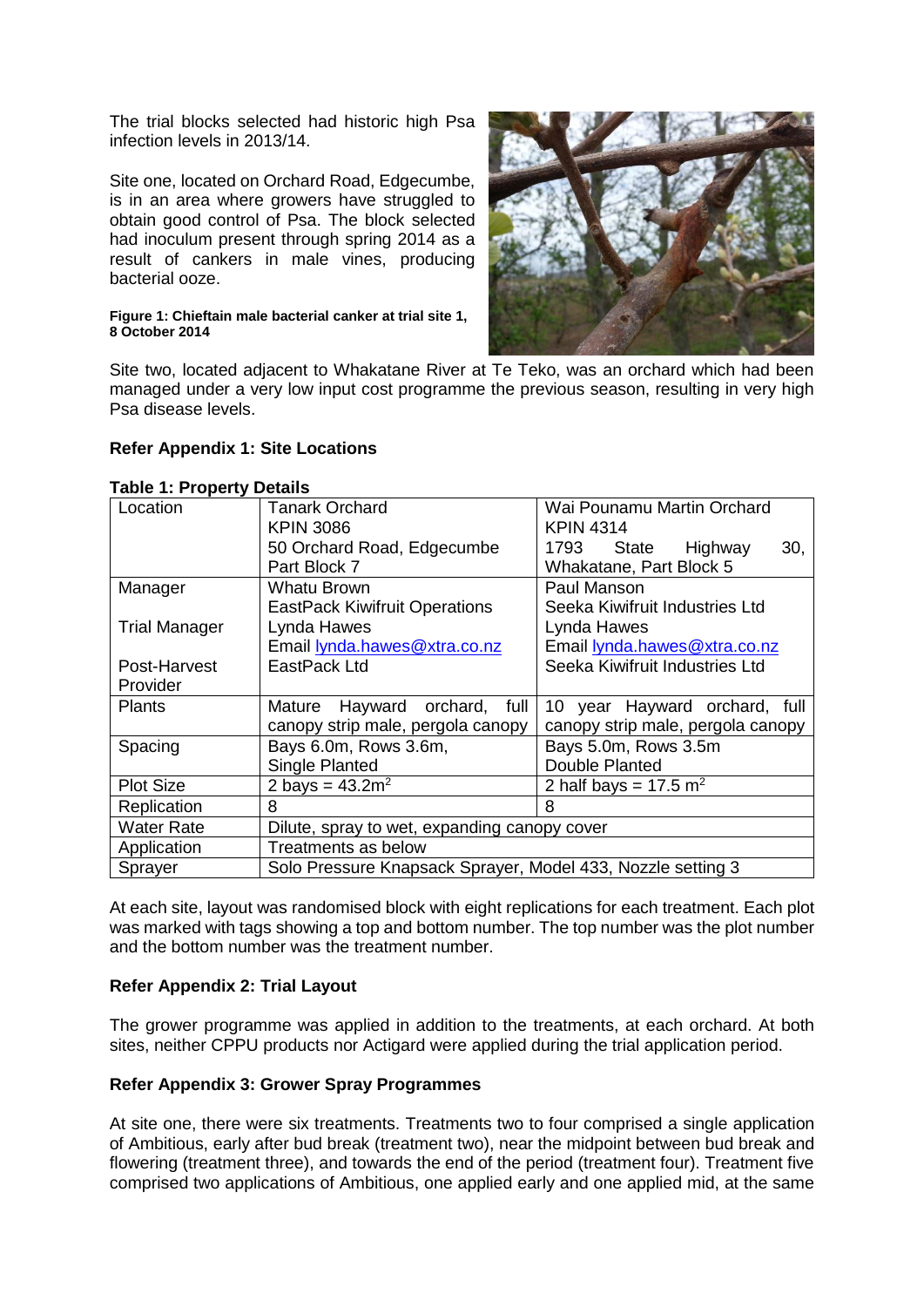timings as treatments two and three. Treatment six comprised two applications of Ambitious, one applied mid and one applied late, at the same timings as treatments three and four.

At site two, there were three treatments. Treatment two comprised two applications of Ambitious, one applied early and one applied near the midpoint between bud break and flowering at this site. Treatment three comprised two applications of Ambitious, one applied mid and one applied late between bud break and flowering at this site.

At both sites, treatment one was the untreated control (no Ambitious application).

At both sites, application was made at 50ml Ambitious/100L, sprayed to achieve good coverage and at an increasing spray volume as canopy cover developed.

#### **Table 2: Application Dates**

|        | ISO week 2014     | 36 | 27 | 38       | 39       | 40                                                                                                                                 | 41                              | 43                              | 44 | 45        |                 |
|--------|-------------------|----|----|----------|----------|------------------------------------------------------------------------------------------------------------------------------------|---------------------------------|---------------------------------|----|-----------|-----------------|
|        | Date              |    |    |          |          | [1-7 Sept [8-14 Sept [15-21 Sept   22 - 28 Sept   29 Sept -5 Oct [ 6-12 Oct   13-19 Oct   20 - 26 Oct   27 Oct - 2 Nov   3 - 9 Nov |                                 |                                 |    |           | 10-16 Nov       |
| Site 1 | <b>Treatments</b> |    |    |          | budbreak |                                                                                                                                    | T <sub>2</sub> . T <sub>5</sub> | T3, T5, T6                      |    | T4. T6    | flowering start |
|        | Date              |    |    |          |          |                                                                                                                                    | 8/10/2014                       | 24/10/2014                      |    | 5/11/2014 |                 |
| Site 2 | <b>Treatments</b> |    |    | budbreak |          |                                                                                                                                    |                                 | T <sub>2</sub> . T <sub>3</sub> |    |           | flowering start |
|        | Date              |    |    |          |          |                                                                                                                                    | 8/10/2014                       | 20/10/2014                      |    | 1/11/2014 |                 |

All applications were made with a Solo 433 motorized knapsack sprayer, resulting in spray coverage similar to that achieved by an orchard airblast sprayer.

Application details were recorded as below.

#### **Table 3: Application Details**

| . .          | 8/10/2014,   | 8/10/2014,         | 20/10/2014 | 24/10/2014, | $1/11/2014$ , | $5/11/2014$ , |  |
|--------------|--------------|--------------------|------------|-------------|---------------|---------------|--|
| <b>Date</b>  | Site 1       | Site 2             | , Site 2   | Site 1      | Site 2        | Site 1        |  |
|              | 10.00am -    | $1.30 -$           | $10.10 -$  | $9.50am -$  | $9.30am -$    | $10.30 -$     |  |
| <b>Time</b>  | 12.10pm      | 2.30 <sub>pm</sub> | 11.10am    | 12.10pm     | 10.15am       | 11.30am       |  |
| Temperature  |              |                    |            |             |               |               |  |
| $(^0C)$      | 16           | 19                 | 19         | 19          | 19            | 17            |  |
| Humidity (%) | 64%          | 65%                | 64         | 56          | 52            | 71            |  |
| Rain (mm)    | 0            | 0                  |            | 0           |               | 0             |  |
| Coverage     | Spray to wet |                    |            |             |               |               |  |

**Weather data source: KVH Weather Station, Edgecumbe**

#### **6.0 Assessments**

#### **6.1 Site One**

Four typical canes were tagged on each vine (plot).

On each cane, Psa leaf spot was assessed once, pre flower.

- Number of leaves per cane were counted
- Number of leaves with Psa leaf spot per cane were counted, to enable calculation percentage of leaves with spot
- Leaf spot severity on each cane was assessed by categorising between 0=no spot and 5= covered in spot/leaf failing.

### **Refer Appendix 4: Leaf Spot Scoring System**

On each cane, flower buds were assessed for Psa symptoms once pre flower

- Number of flower buds per cane were counted
- Number of flower buds showing Psa symptoms were counted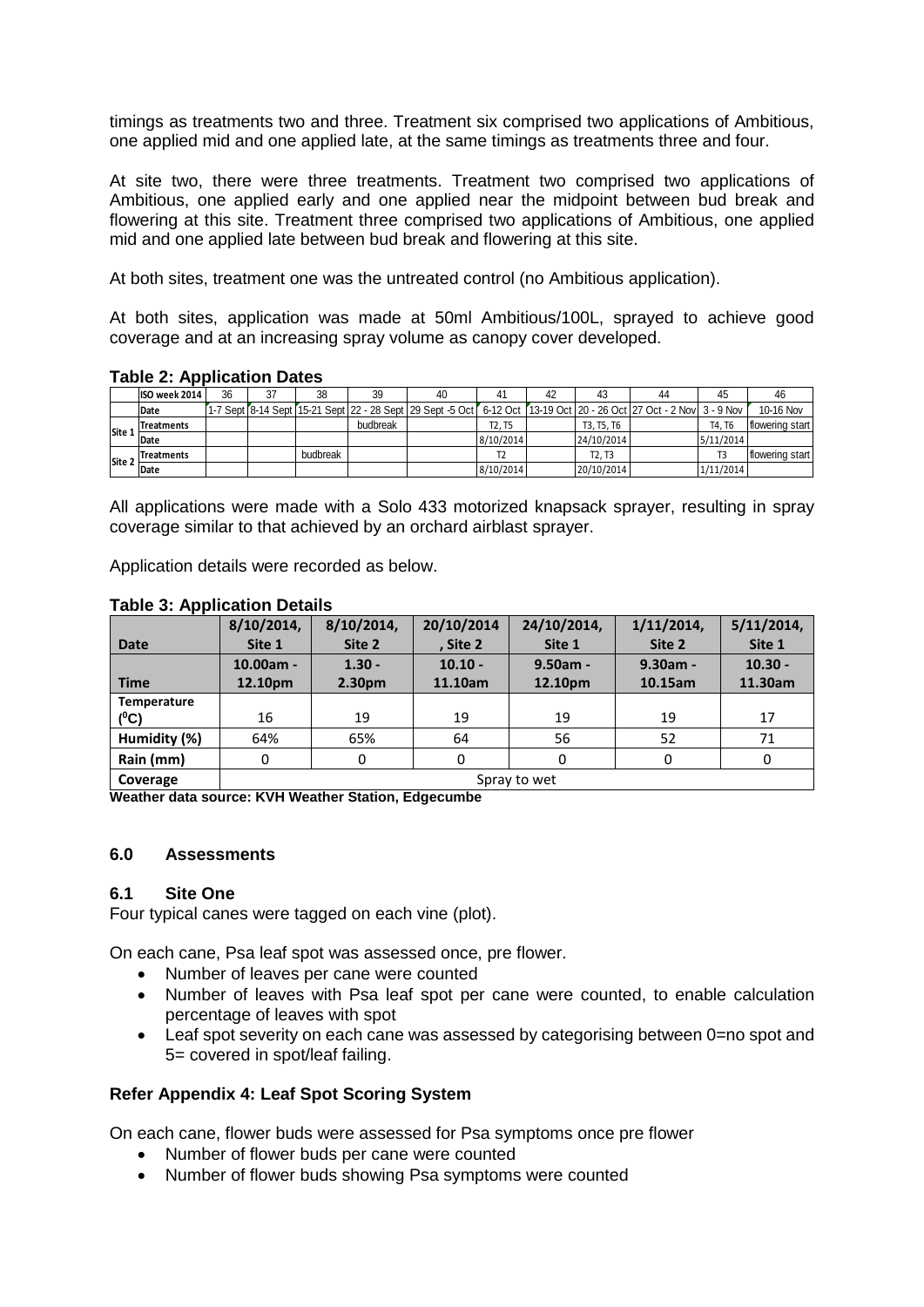- Flower bud rot severity on each flower bud was assessed by categorising each flower bud between 0=no necrosis and 4= covered in necrosis
- Percentage of flowers affected by bud rot was calculated
- Weighted average flower bud rot per cane was calculated

On each cane, fruit set was determined at early fruit set

- Number of fruit set were counted
- Number of failed flowers that were still attached, were counted
- Failed flower buds as percentage of total flower buds was calculated
- Percentage fruit set was calculated

On each cane, reject rate was assessed in the third week of December 2014

- Reject fruit was removed, counted and assessed for reject cause
- Percentage reject by cause was calculated

Pre harvest final fruit number was assessed, shortly before harvest after final crop grooming had been completed

- Number of fruit per cane was counted
- Number of fruit at harvest as a percentage of flowers was calculated

Harvest fruit quality was assessed

- 30 fruit were collected per plot, for all plots
- Each fruit in each plot was assessed for Brix, Dry Matter, Taste Zespri Grade calculation, Fresh Weight and firmness

#### **Site Two**

The same assessments and calculations were carried out at site two except

- The number of failed flowers that were still attached were not counted
- Reject rate assessment was done by removing all reject fruit from each vine, counting and analysing for cause of reject

### **7.0 Data Analysis and Results**

Analysis of variance was carried out on raw data. No data transformation was required for the analyses.

### **7.1 Psa Assessment**

| Site 1                | <b>Flower</b><br><b>Buds</b> | <b>Score</b><br>area spot | No. of<br><b>leaves</b> | <b>Spotted</b><br>leaves% | <b>Flower</b><br>severity<br>weighted<br>average | <b>Affected</b><br>flowers% |
|-----------------------|------------------------------|---------------------------|-------------------------|---------------------------|--------------------------------------------------|-----------------------------|
| residual df           | 35                           | 35                        | 35                      | 35                        | 35                                               | 35                          |
| Control (Trt 1)       | 28.7 bc                      | 3.3a                      | 51.5a                   | 60.5a                     | 0.61a                                            | 36.1a                       |
| Early (Trt 2)         | 28.6 <sub>bc</sub>           | 2.8a                      | 55.6a                   | 56.4 a                    | 0.44a                                            | 26.6a                       |
| Mid $(Trt 3)$         | 33.4a                        | 1.7 <sub>b</sub>          | 48.7 a                  | 36.2 <sub>b</sub>         | 0.51a                                            | 31.1a                       |
| Late $(Trt 4)$        | 30.8ab                       | 3.2a                      | 56.3 a                  | 59.7 a                    | 0.57a                                            | 34.6 a                      |
| Early + Mid $(Trt 5)$ | 25.8c                        | 1.2 <sub>b</sub>          | 54.5 a                  | 24.6c                     | 0.40a                                            | 24.5a                       |
| Mid + Late $(Trt 6)$  | 31.5 ab                      | 1.6 <sub>b</sub>          | 48.2 a                  | 39.4 b                    | 0.42a                                            | 28.7 a                      |
| Trt s.e.d             | 2.22                         | 0.34                      | 4.05                    | 5.36                      | 0.092                                            | 4.50                        |
| <b>LSD 5%</b>         | 4.50                         | 0.68                      | 8.22                    | 10.88                     | 0.186                                            | 9.14                        |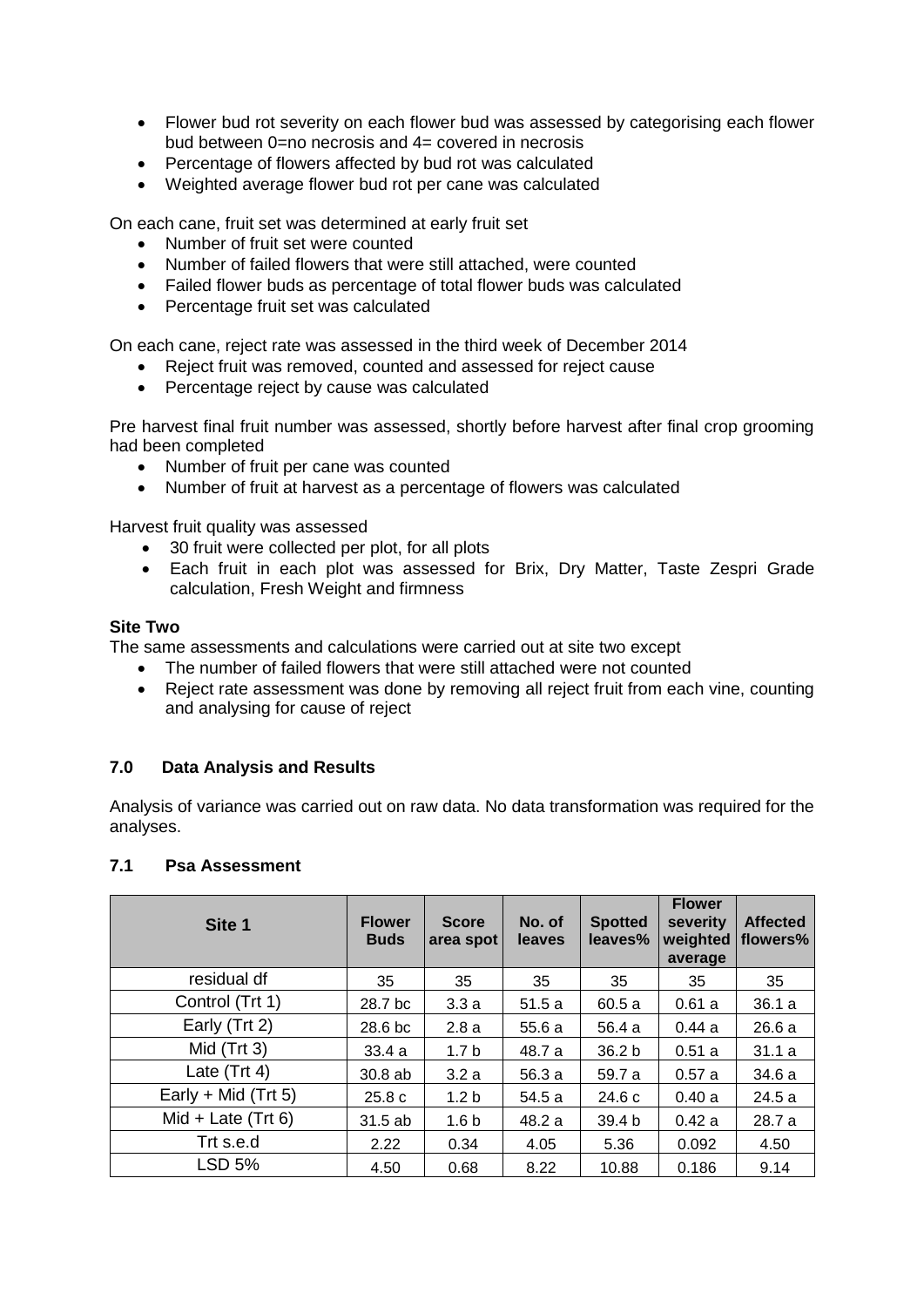| Trt P-value             | 0.027 | $-.001$ | 0.216     | $-.001$ | 0.140     | 0.100     |
|-------------------------|-------|---------|-----------|---------|-----------|-----------|
| <b>Trt Significance</b> | ∗     | ***     | <b>NS</b> | ***     | <b>NS</b> | <b>NS</b> |
| Trt 1 sem               | 1.73  | 0.23    | 3.24      | 5.38    | 0.086     | 4.01      |
| Trt 2 sem               | 1.92  | 0.33    | 2.67      | 5.00    | 0.077     | 4.33      |
| Trt 3 sem               | 2.11  | 0.31    | 2.29      | 5.47    | 0.102     | 5.25      |
| Trt 4 sem               | 2.16  | 0.17    | 3.91      | 3.65    | 0.064     | 3.38      |
| Trt 5 sem               | 1.85  | 0.14    | 3.68      | 3.06    | 0.103     | 4.04      |
| Trt 6 sem               | 1.28  | 0.20    | 1.33      | 3.99    | 0.074     | 4.37      |

For site one, treatment three had significantly more flower buds (33.4 per cane) than the control (28.7 per cane).

Treatments three, five and six had a significantly lower spot area score (1.2-1.7 per cane) than the control (3.3 per cane).

Treatments three, five and six also had significantly less percentage spotted leaves (24.6- 39.4%) than the control (60.5%).

There were no significant differences between treatments for the other variables.

| Site 2                  | <b>Flower</b><br><b>Buds</b> | <b>Score</b><br>area spot | No. of<br>leaves | <b>Spotted</b><br>leaves% | <b>Flower</b><br>severity<br>weighted<br>average | <b>Affected</b><br>flowers% |
|-------------------------|------------------------------|---------------------------|------------------|---------------------------|--------------------------------------------------|-----------------------------|
| residual df             | 14                           | 14                        | 14               | 14                        | 14                                               | 14                          |
| Control (Trt 1)         | 35.7a                        | 3.1a                      | 65.3 a           | 49.5 a                    | 0.40a                                            | 27.8a                       |
| Early + Mid $(Trt 2)$   | 31.4a                        | 1.9 <sub>b</sub>          | 54.2 a           | 33.0 <sub>b</sub>         | 0.36a                                            | 25.3a                       |
| $Mid + Late$ (Trt 3)    | 37.5a                        | 2.2 <sub>b</sub>          | 57.5 a           | 37.2 <sub>b</sub>         | 0.32a                                            | 22.6a                       |
| Trt s.e.d               | 4.41                         | 0.27                      | 6.24             | 4.55                      | 0.066                                            | 4.41                        |
| <b>LSD 5%</b>           | 9.46                         | 0.57                      | 13.38            | 9.76                      | 0.14                                             | 9.46                        |
| Trt P-value             | 0.387                        | 0.001                     | 0.223            | 0.007                     | 0.502                                            | 0.387                       |
| <b>Trt Significance</b> | <b>NS</b>                    | ***                       | <b>NS</b>        | $**$                      | <b>NS</b>                                        | <b>NS</b>                   |
| Trt 1 sem               | 4.92                         | 0.25                      | 6.69             | 2.15                      | 0.038                                            | 2.24                        |
| Trt 2 sem               | 2.60                         | 0.23                      | 2.60             | 4.35                      | 0.057                                            | 3.71                        |
| Trt 3 sem               | 2.37                         | 0.23                      | 3.58             | 3.78                      | 0.060                                            | 2.61                        |

For site two, treatments two and three had a significantly lower spot area score (1.9-2.2 per cane) than the control (3.1 per cane).

Treatments two and three also had significantly less percentage spotted leaves (33.0-37.2%) than the control (49.5%).

There were no other significant differences between treatments.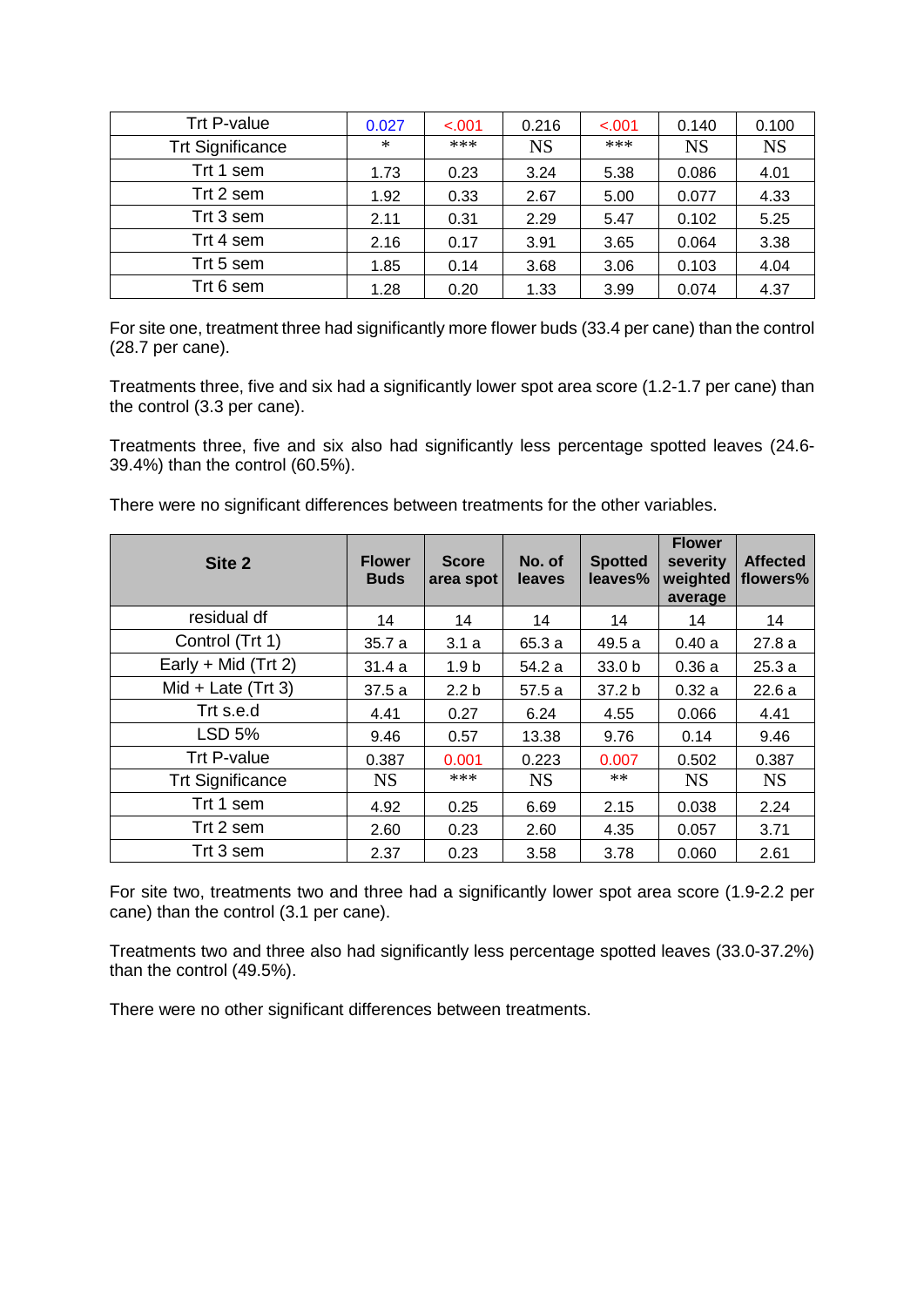

Early + Mid (Trt 2)

Mid + Late (Trt 3)

Control (Trt 1)

**Figure 2: Site One and Site Two Leaf Spot Scores and Spotted Leaves Percentages**

Mid + Late (Trt 3)

Early + Mid (Trt 2)

# **7.2 Fruit Thinning**

Control (Trt 1)

|                         |                 | <b>Reject Assessment Data at Thinning (percentage)</b> |               |              |                               | <b>No. Fruit</b>                                          |
|-------------------------|-----------------|--------------------------------------------------------|---------------|--------------|-------------------------------|-----------------------------------------------------------|
| Site 1                  | <b>Flat/Fan</b> | <b>Drop</b><br><b>Shoulder</b>                         | <b>Square</b> | <b>Small</b> | <b>Hayward</b><br><b>Mark</b> | <b>Pre</b><br><b>Harvest</b><br>as % of<br><b>Flowers</b> |
| residual df             | 35              | 35                                                     | 35            | 35           | 35                            | 35                                                        |
| Control (Trt 1)         | 24.2 bc         | 5.8a                                                   | 5.9a          | 44.0 a       | 18.2 a                        | 46.2 a                                                    |
| Early (Trt 2)           | 23.3 c          | 8.1a                                                   | 18.0a         | 37.2 a       | 13.4a                         | 55.9 a                                                    |
| Mid (Trt 3)             | 40.1 a          | 3.1a                                                   | 7.6 a         | 42.0 a       | 6.0a                          | 44.8 a                                                    |
| Late (Trt 4)            | 24.3 bc         | 5.6a                                                   | 4.7 a         | 43.7 a       | 17.8a                         | 48.4 a                                                    |
| Early + Mid $(Trt 5)$   | 27.0 abc        | 1.1a                                                   | 5.7a          | 49.2 a       | 14.4 a                        | 60.1 a                                                    |
| Mid + Late $(Trt 6)$    | 37.3ab          | 4.1a                                                   | 8.7 a         | 36.6 a       | 9.9a                          | 49.8 a                                                    |
| Trt s.e.d               | 6.60            | 2.96                                                   | 8.05          | 8.87         | 5.38                          | 5.58                                                      |
| <b>LSD 5%</b>           | 13.40           | 6.00                                                   | 16.34         | 18.01        | 10.92                         | 11.33                                                     |
| <b>Trt P-value</b>      | 0.048           | 0.269                                                  | 0.599         | 0.726        | 0.205                         | 0.070                                                     |
| <b>Trt Significance</b> | $\star$         | <b>NS</b>                                              | <b>NS</b>     | <b>NS</b>    | <b>NS</b>                     | <b>NS</b>                                                 |
| Trt 1 sem               | 5.27            | 1.80                                                   | 2.08          | 6.84         | 3.34                          | 5.13                                                      |
| Trt 2 sem               | 8.40            | 3.53                                                   | 12.00         | 8.91         | 6.21                          | 5.61                                                      |
| Trt 3 sem               | 2.67            | 1.66                                                   | 4.06          | 6.43         | 2.58                          | 4.81                                                      |
| Trt 4 sem               | 4.64            | 1.86                                                   | 2.47          | 5.43         | 5.76                          | 3.58                                                      |
| Trt 5 sem               | 4.72            | 1.14                                                   | 3.97          | 8.64         | 4.87                          | 4.93                                                      |
| Trt 6 sem               | 2.86            | 1.70                                                   | 3.53          | 3.75         | 3.47                          | 3.16                                                      |

For site one, treatment three had significantly higher flat/fan reject percentage (40.1%) than the control (24.2%).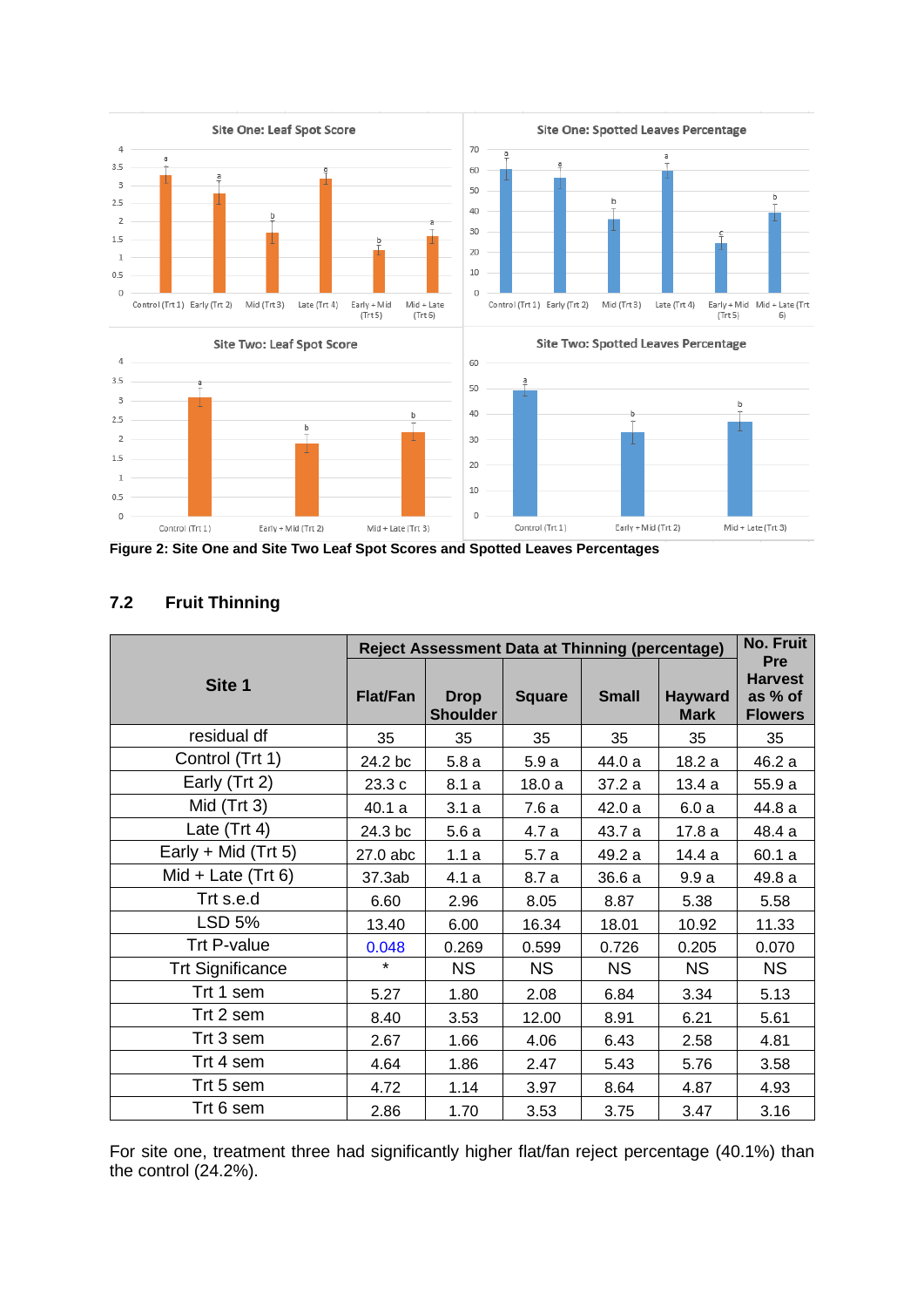There were no significant differences between treatments for the other variables including the final fruit number pre harvest as a percentage of flower buds originally counted.

|                         |           | <b>Reject Assessment Data at Thinning (percentage)</b> |           |           |                               | <b>No. Fruit</b>                                          |
|-------------------------|-----------|--------------------------------------------------------|-----------|-----------|-------------------------------|-----------------------------------------------------------|
| Site <sub>2</sub>       | Flat/Fan  | <b>Drop</b><br><b>Shoulder</b>                         | Square    | Small     | <b>Hayward</b><br><b>Mark</b> | <b>Pre</b><br><b>Harvest</b><br>as % of<br><b>Flowers</b> |
| residual df             | 14        | 14                                                     | 14        | 14        | 14                            | 14                                                        |
| Control (Trt 1)         | 24.0 a    | 9.0a                                                   | 19.8a     | 42.1 a    | 4.3ab                         | 52.4 a                                                    |
| Early + Mid $(Trt 2)$   | 21.3 a    | 9.4a                                                   | 19.2 a    | 41.0 a    | 5.5a                          | 52.2a                                                     |
| Mid + Late $(Trt 3)$    | 18.1 a    | 9.2a                                                   | 21.6a     | 47.1 a    | 2.0 <sub>b</sub>              | 55.0a                                                     |
| Trt s.e.d               | 4.99      | 2.43                                                   | 5.31      | 3.17      | 1.28                          | 4.28                                                      |
| <b>LSD 5%</b>           | 10.70     | 5.22                                                   | 11.39     | 6.80      | 2.75                          | 9.18                                                      |
| Trt P-value             | 0.506     | 0.990                                                  | 0.891     | 0.165     | 0.047                         | 0.771                                                     |
| <b>Trt Significance</b> | <b>NS</b> | <b>NS</b>                                              | <b>NS</b> | <b>NS</b> | $\star$                       | <b>NS</b>                                                 |
| Trt 1 sem               | 4.43      | 2.41                                                   | 4.59      | 1.88      | 0.89                          | 2.60                                                      |
| Trt 2 sem               | 2.37      | 1.83                                                   | 2.37      | 3.58      | 0.79                          | 4.20                                                      |
| Trt 3 sem               | 2.17      | 1.88                                                   | 3.93      | 3.95      | 0.74                          | 4.07                                                      |

For site two, treatment three had significantly lower Hayward mark reject percentage (2.0%) than the treatment two (5.5%).

There were no significant differences between treatments for the other variables.

# **7.3 Fruit Maturity**

| Site 1                 | Average<br>Weight (g) | Average<br><sup>0</sup> Brix | <b>Average Dry</b><br>Matter % | <b>Average DM</b><br>%Variability | <b>TZG</b> | Average<br>Pressure (kgf) |
|------------------------|-----------------------|------------------------------|--------------------------------|-----------------------------------|------------|---------------------------|
| residual df            | 35                    | 35                           | 34                             | 34                                | 35         | 35                        |
| Control (Trt 1)        | 109.7 b               | 6.61                         | 15.7                           | 0.81                              | 0.28       | 8.3                       |
| Early (Trt 2)          | 109.7 b               | 6.59                         | 15.4                           | 0.95                              | 0.24       | 8.3                       |
| Mid $(Trt 3)$          | 111.2 b               | 6.55                         | 15.6                           | 0.74                              | 0.28       | 8.3                       |
| Late $(Trt 4)$         | 108.6 b               | 6.45                         | 15.5                           | 1.00                              | 0.26       | 8.4                       |
| Early + Mid<br>(Trt 5) | 119.8 a               | 6.53                         | 16.1                           | 0.81                              | 0.29       | 8.4                       |
| Mid + Late $(Trt)$     |                       |                              |                                |                                   |            |                           |
| 6)                     | 112.0 b               | 6.45                         | 15.6                           | 0.93                              | 0.28       | 8.4                       |
| Trt s.e.d              | 2.87                  | 0.114                        | 0.42                           | 0.167                             | 0.071      | 0.11                      |
| <b>LSD 5%</b>          | 5.83                  | 0.232                        | 0.86                           | 0.338                             | 0.144      | 0.23                      |
| Trt P-value            | 0.005                 | 0.618                        | 0.688                          | 0.591                             | 0.989      | 0.834                     |
| Trt<br>Significance    | $***$                 | <b>NS</b>                    | <b>NS</b>                      | <b>NS</b>                         | <b>NS</b>  | <b>NS</b>                 |
| Trt 1 sem              | 2.50                  | 2.60                         | 3.10                           | 2.80                              | 2.30       | 2.60                      |
| Trt 2 sem              | 0.091                 | 0.121                        | 0.120                          | 0.114                             | 0.119      | 0.102                     |
| Trt 3 sem              | 0.27                  | 0.42                         | 0.32                           | 0.45                              | 0.32       | 0.20                      |
| Trt 4 sem              | 0.069                 | 0.189                        | 0.059                          | 0.196                             | 0.099      | 0.127                     |
| Trt 5 sem              | 0.053                 | 0.070                        | 0.047                          | 0.062                             | 0.063      | 0.030                     |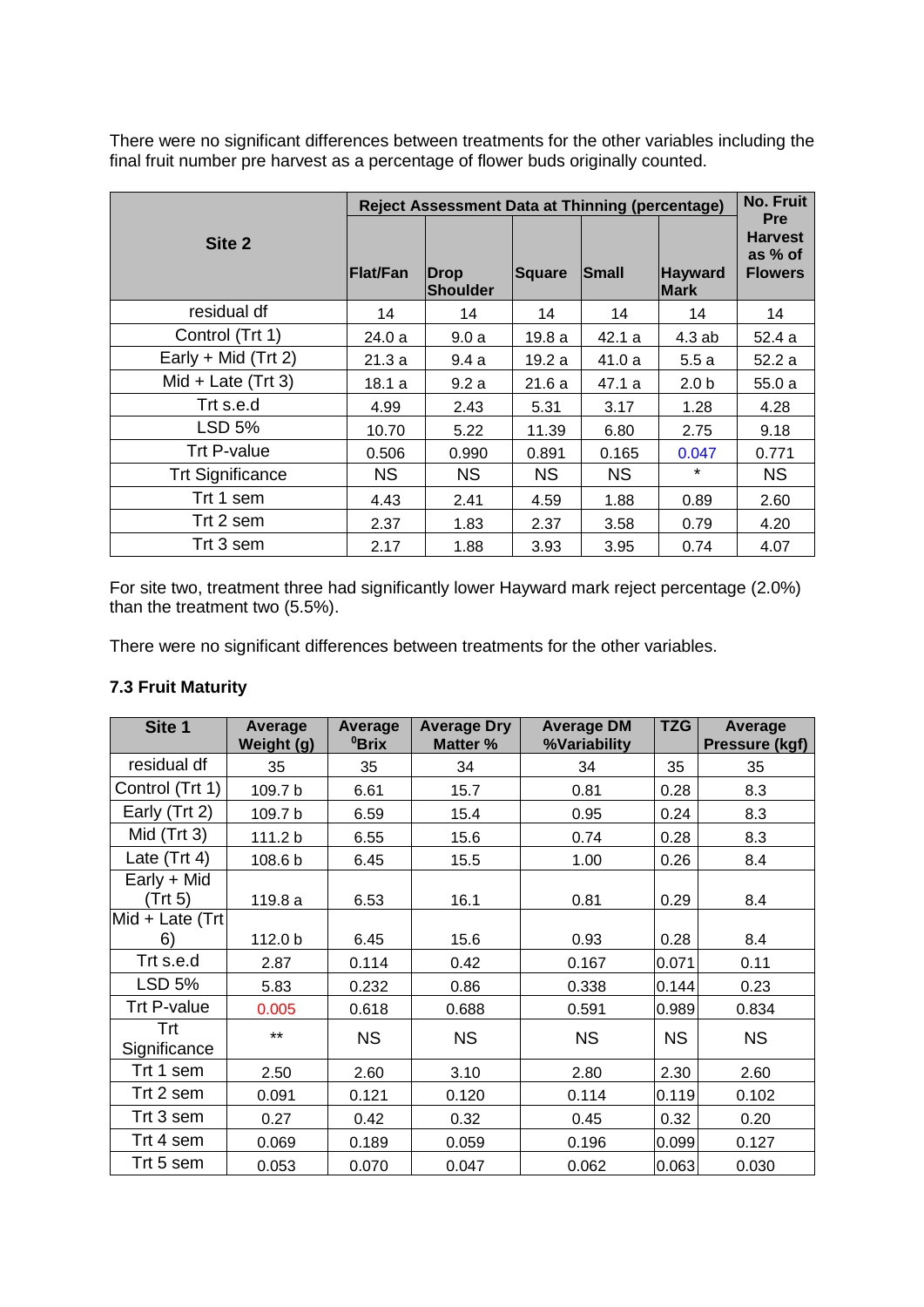| Trt 6 sem. | 0.11 | 0.12 | 0.16 | 0.12                                                                                               | $\vert 0.12 \vert$ | 0.11 |
|------------|------|------|------|----------------------------------------------------------------------------------------------------|--------------------|------|
|            |      |      |      | For site one, treatment five had significantly higher average fruit weight (119.8g/fruit) than the |                    |      |

| Site 2              | Average<br>Weight (g) | Average<br><sup>0</sup> Brix | <b>Average Dry</b><br>Matter % | <b>Average DM</b><br>%Variability | <b>TZG</b> | Average<br><b>Pressure (kgf)</b> |
|---------------------|-----------------------|------------------------------|--------------------------------|-----------------------------------|------------|----------------------------------|
| residual df         | 14                    | 14                           | 14                             |                                   | 14         | 14                               |
| Control (Trt 1)     | 97.7                  | 4.44                         | 14.5                           | n/a                               | 0.13       | 8.9                              |
| Early + Mid         |                       |                              |                                |                                   |            |                                  |
| (Trt 2)             | 102.2                 | 4.44                         | 14.0                           | n/a                               | 0.07       | 8.7                              |
| Mid + Late (Trt     |                       |                              |                                |                                   |            |                                  |
| 3)                  | 95.5                  | 4.40                         | 14.7                           | n/a                               | 0.14       | 8.8                              |
| Trt s.e.d           | 3.17                  | 0.054                        | 0.61                           |                                   | 0.052      | 0.18                             |
| <b>LSD 5%</b>       | 6.80                  | 0.117                        | 1.30                           |                                   | 0.111      | 0.39                             |
| <b>Trt P-value</b>  | 0.136                 | 0.734                        | 0.501                          |                                   | 0.390      | 0.562                            |
| Trt<br>Significance | <b>NS</b>             | <b>NS</b>                    | <b>NS</b>                      |                                   | <b>NS</b>  | <b>NS</b>                        |
| Trt 1 sem           | 1.91                  | 0.038                        | 0.54                           |                                   | 0.040      | 0.11                             |
| Trt 2 sem           | 2.47                  | 0.042                        | 0.47                           |                                   | 0.037      | 0.14                             |
| Trt 3 sem           | 1.90                  | 0.033                        | 0.31                           |                                   | 0.045      | 0.14                             |

There were no significant differences between treatments for the other variables.

control and all other treatments (108.6-112g/fruit).

There were no significant differences between treatments for any of these variables.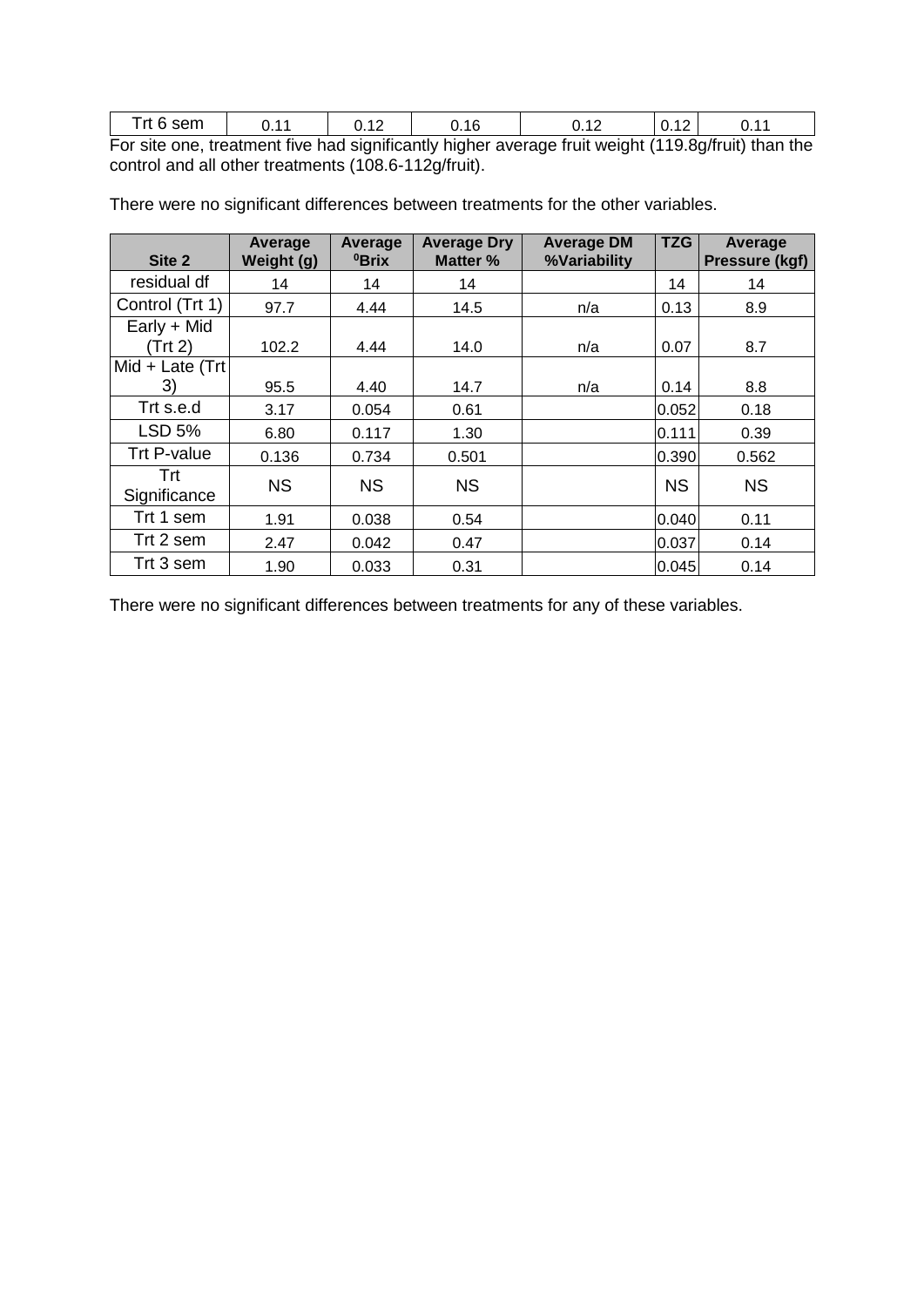#### **8.0 Discussion**

At both sites, the factor in common, associated with a significant effect on reducing Psa leaf spot, in both severity score and proportion of leaves affected, was the application of Ambitious mid-season.

While this effect on Psa leaf spot was difficult to document by photography, observed canopy condition at leaf spot assessment time in November 2014, was very different between untreated control plots which received the grower standard programme and plots which had received early/mid, mid or mid/late application of Ambitious, between bud break and flowering.

At both sites, plots for treatments three, five and six at site one and treatments two and three at site two, had large areas of green, healthy canopy. Psa leaf spot was observed at lesser levels on these treatments than on other treatments.

At both sites, the grower programme only standard treated plots had much less green, healthy canopy, with Psa leaf spot being much more evident.

The presence of significantly more flower buds per cane on treatment three, Ambitious applied once mid-season, may or may not be a real treatment effect. Flower buds only were counted. No note was taken of vacant flower bud stalks at that time.

The significantly higher percentage of reject fruit caused by flat or fan fruit shape at site one, is set in context, by the fact that there was no significant difference in the overall number of fruit as a percentage of flower buds originally counted. i.e. in considering causes of reject, flat or fan shape was a higher contributor to reject cause, but the level of reject fruit as a percentage of the original number of flowers, was not significantly different across all treatments.

For site two, the significantly lower percentage of reject fruit caused by Hayward mark for treatment two (Ambitious early and mid) compared with treatment three (Ambitious mid and late), may or may not be a real treatment effect. Again, the level of reject fruit as a percentage of the original number of flowers, was not significantly different across all treatments.

Fruit maturity characteristics were not altered by any of the Ambitious treatments, compared with the grower programme, except at site one. At site one, fruit treated with Ambitious early and mid between bud break and flowering was 10.1g heavier (119.8g/fruit) than untreated fruit (109.7g/fruit). At the same site, fruit treated with Ambitious mid (111.2g/fruit) or mid and late (112.0g/fruit) was slightly heavier, but these results were not statistically significant.

The above effects were obtained using Ambitious at 50ml/100L.

Use of Ambitious during the period between bud break and flowering represents an important alternative tool to control Psa leaf spot disease.

These results indicate that a single application about mid-way between bud break and flowering provides a further opportunity for growers to enhance control of the leaf symptoms of Psa disease.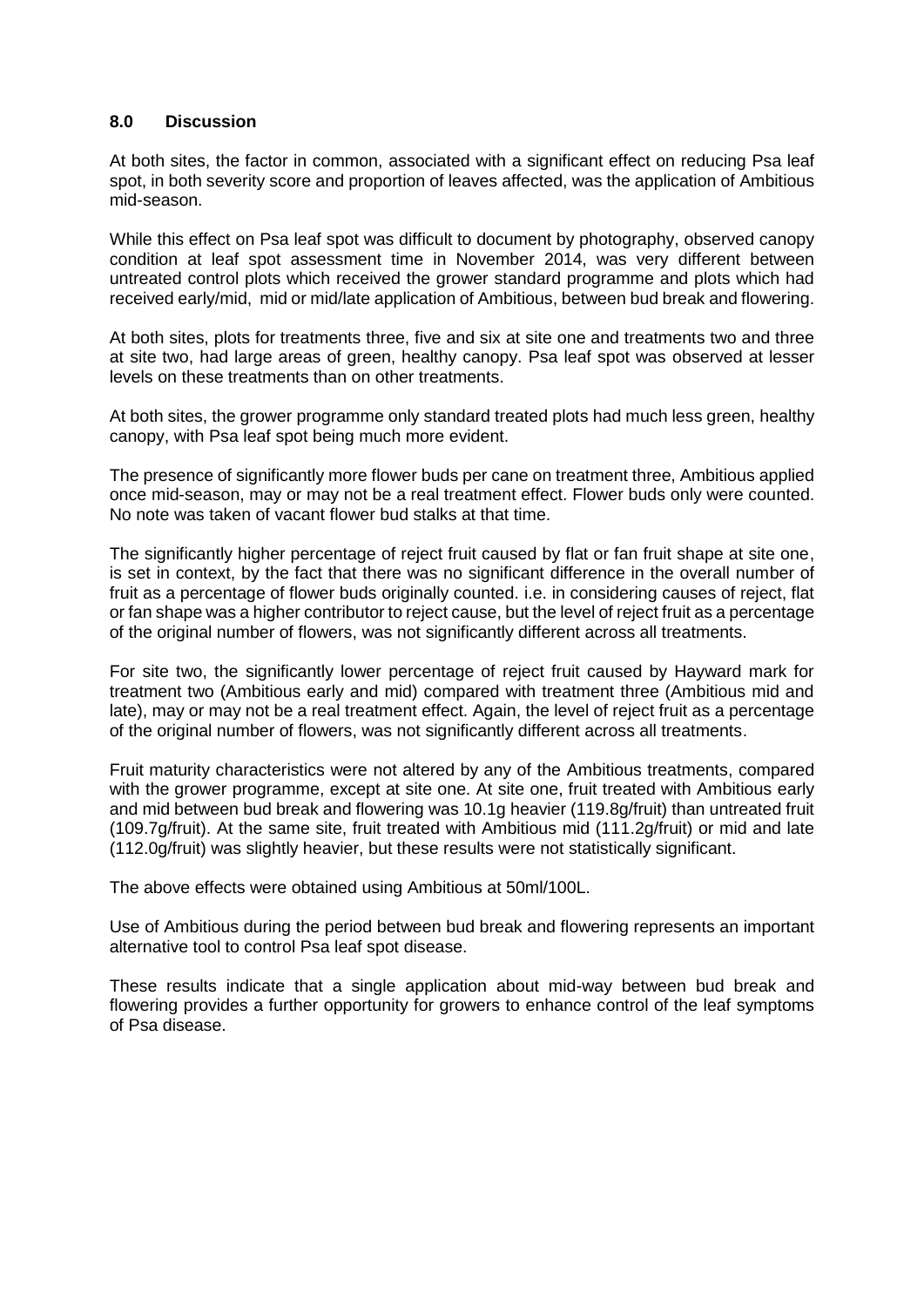# **9.0 Acknowledgements**

HortEvaluation Ltd would like to thank

- Whatu Brown and Jacki McCormick, EastPack, for site one management
- Paul Manson and Bryan Grafas, Seeka for site two management
- lain Latter, GroChem for trial design
- Catherine Cameron, AgResearch Ltd, for statistical analysis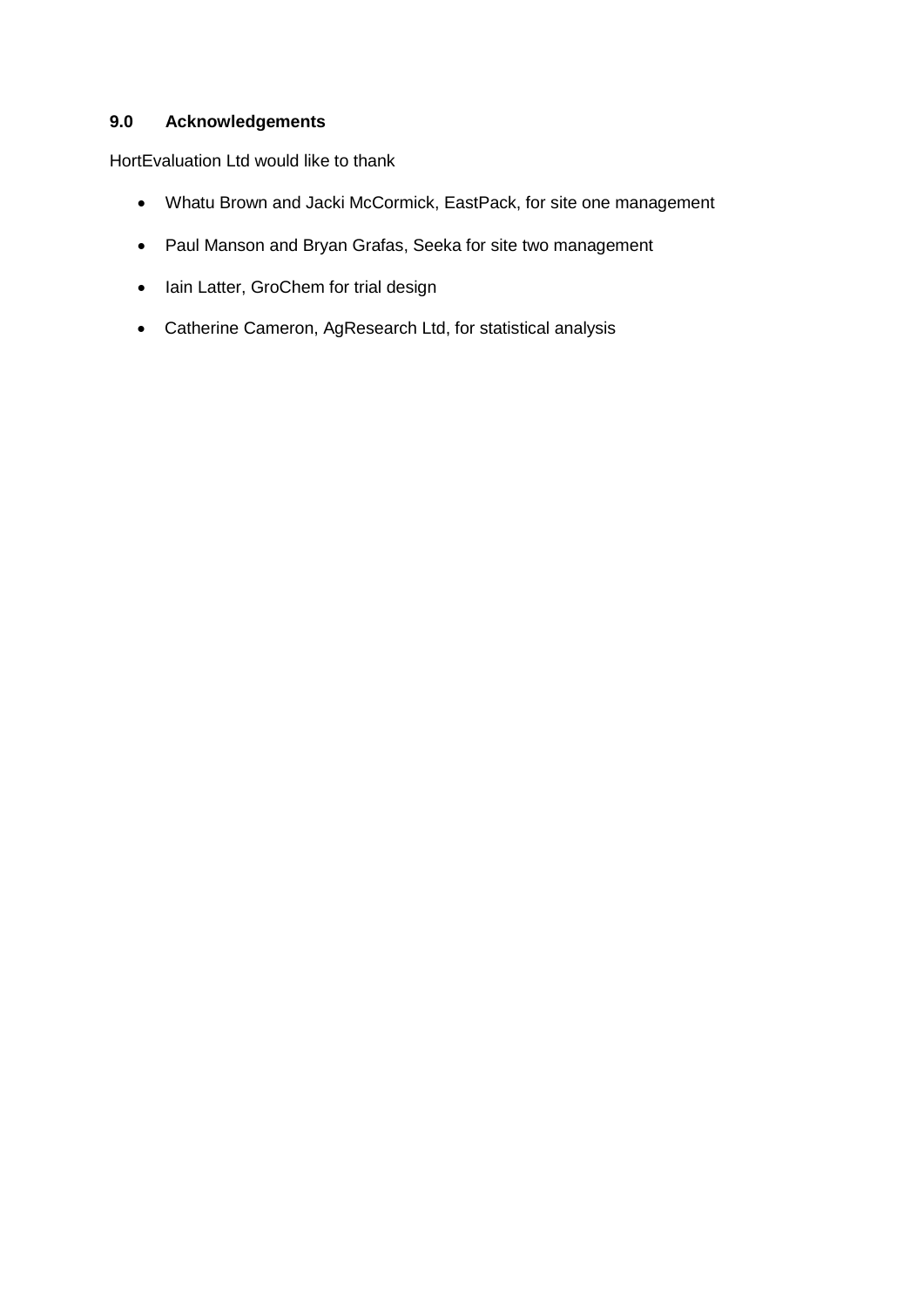# **Appendix 1: Site Locations**

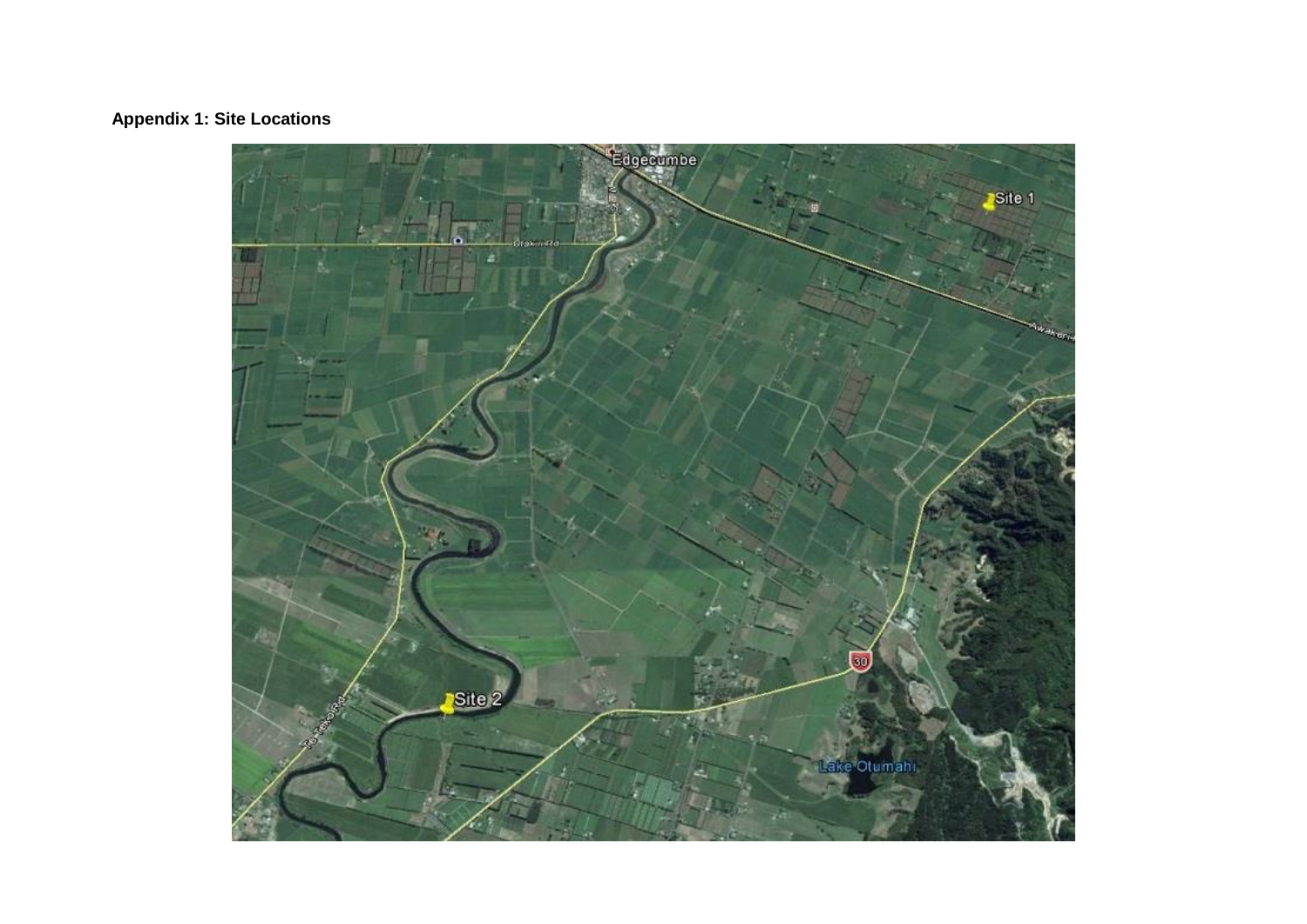## **Appendix 2: Trial Layout**

**Site 1 Site 2**



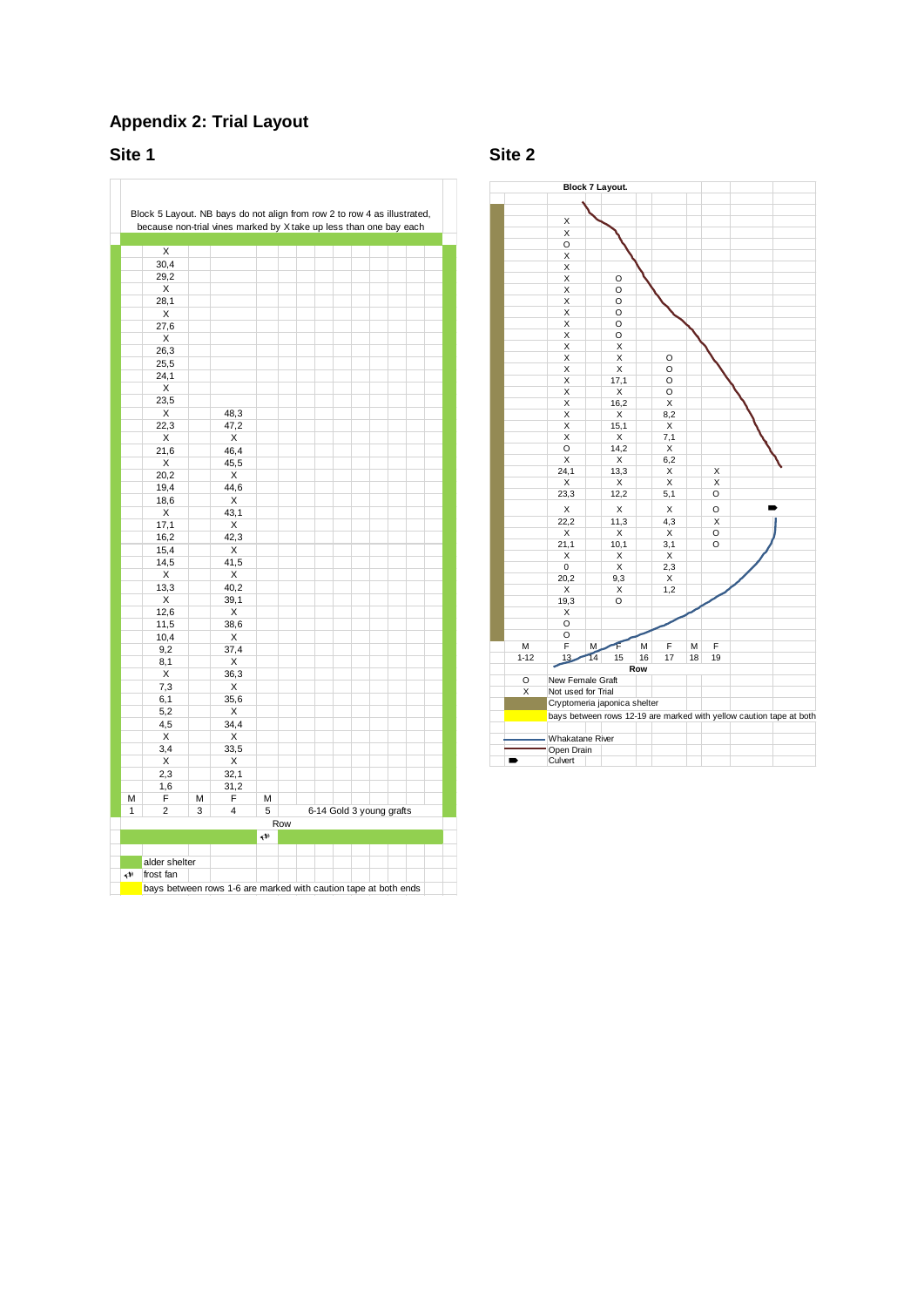# **Appendix 3: Grower Spray Programmes**

# **Site One**

| 24/9/2014  | <b>Kevin Shanks</b> | <b>Atom Sprayer</b> | 2562 | <b>Rural Supply1</b> | 1: 2: 3: 4: 5: 6     | Du-Wett 40ml (Adjuvant conventional - all season) for<br>Adjuvant/Additive/Surfactant, Nordox 75 WG 37.5q<br>(Copper compounds organic) for Psa Management                                                        |
|------------|---------------------|---------------------|------|----------------------|----------------------|-------------------------------------------------------------------------------------------------------------------------------------------------------------------------------------------------------------------|
| 24/9/2014  | <b>Kevin Shanks</b> | <b>Atom Sprayer</b> | 264  | Rural Supply1        | <b>5A</b>            | Du-Wett 40ml (Adjuvant conventional - all season) for<br>Adjuvant/Additive/Surfactant, KeyStrepto 60q<br>(Streptomycin) for Psa Management, Nordox 75 WG<br>37.5q (Copper compounds organic) for Psa Management   |
| 07/10/2014 | <b>Kevin Shanks</b> | <b>Atom Sprayer</b> | 3297 | <b>Rural Supply1</b> | 1: 2: 3: 4: 5: 6: 5A | Du-Wett 40ml (Adjuvant conventional - all season) for<br>Adjuvant/Additive/Surfactant, KeyStrepto 60q<br>(Streptomycin) for Psa Management, Kocide Opti 50g<br>(Copper compounds conventional) for Psa Management |
| 16/10/2014 | <b>Kevin Shanks</b> | <b>Atom Spraver</b> | 3768 | <b>Rural Supply1</b> | 1: 2: 3: 4: 5: 6: 5A | Du-Wett 25ml (Adjuvant conventional - all season) for<br>Adjuvant/Additive/Surfactant, KeyStrepto 60g<br>(Streptomycin) for Psa Management, Kocide Opti 50g<br>(Copper compounds conventional) for Psa Management |

# **Site Two**

| 3/09/2014  | 10, 11, 12, 13, 2, 3, 4, 5, 6, 7, 8, | GA, HW    | lск | Du-Wett<br>Nordox 75 WG            |    | 280<br>560        |
|------------|--------------------------------------|-----------|-----|------------------------------------|----|-------------------|
| 29/09/2014 | 10, 11, 12, 13, 2, 3, 4, 5, 6, 7, 8, | GA, HW    | lck | Actigard<br>Du-Wett<br>Kocide Opti |    | 140<br>175<br>350 |
| 21/10/2014 | ے،ر                                  | GA        | Iск | Movento 100 SC<br>Prodigy          | 40 | 960<br>400        |
| 1/11/2014  | 10, 11, 12, 13, 4, 5, 6, 7, 8, 9, 1  | <b>HW</b> | lck | Actigard<br>Du-Wett<br>Kocide Opti | 70 | 200<br>400<br>700 |

Actigard was not applied on trial vines, including a buffer zone of two additional rows, at site two.